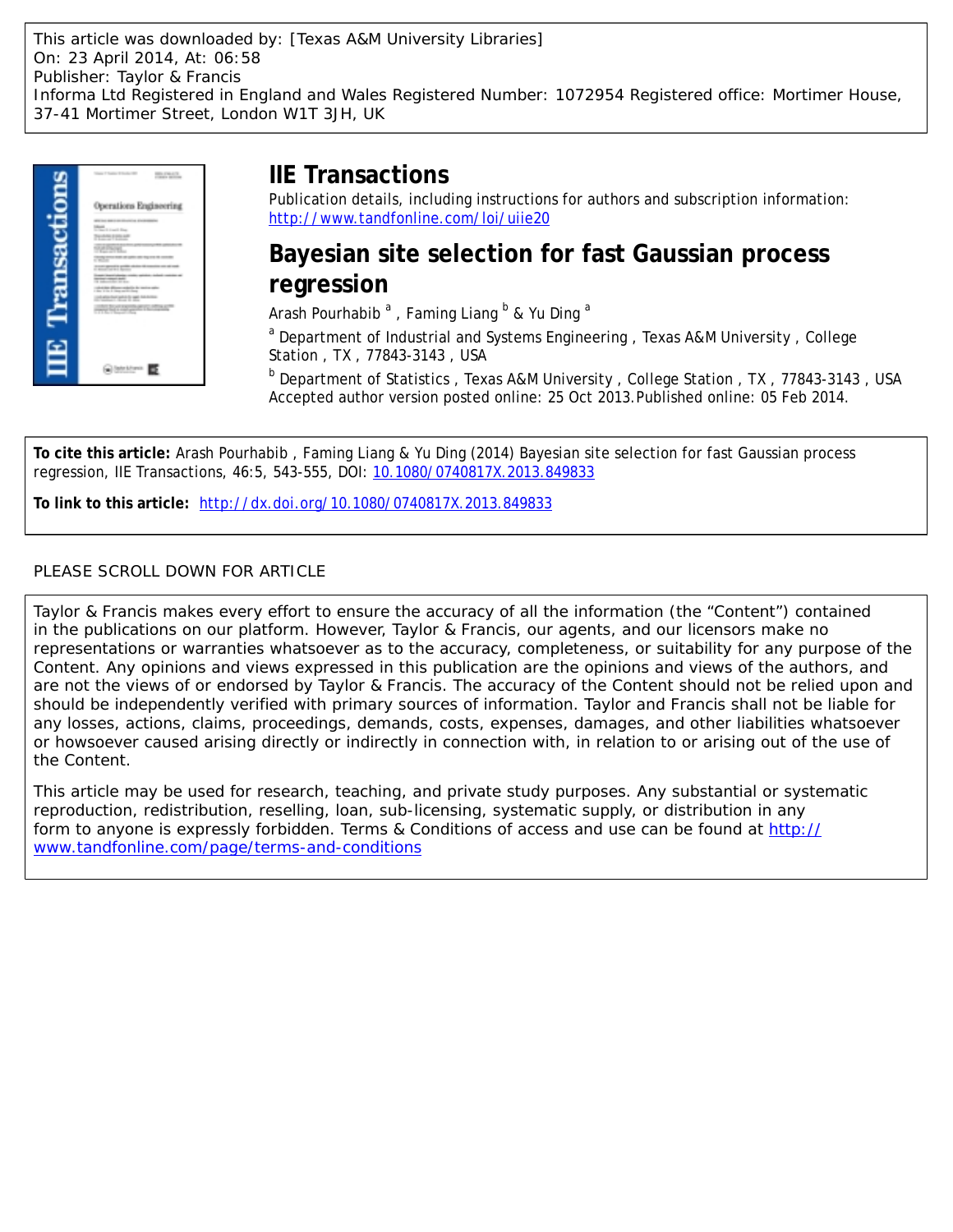# Bayesian site selection for fast Gaussian process regression

ARASH POURHABIB<sup>1</sup>, FAMING LIANG<sup>2</sup> and YU DING<sup>1,∗</sup>

<sup>1</sup>*Department of Industrial and Systems Engineering and* <sup>2</sup>*Department of Statistics, Texas A&M University, College Station, TX 77843-3143, USA E-mail: yuding@iemail.tamu.edu*

Received April 2012 and accepted June 2013

Gaussian Process (GP) regression is a popular method in the field of machine learning and computer experiment designs; however, its ability to handle large data sets is hindered by the computational difficulty in inverting a large covariance matrix. Likelihood approximation methods were developed as a fast GP approximation, thereby reducing the computation cost of GP regression by utilizing a much smaller set of unobserved latent variables called *pseudo points*. This article reports a further improvement to the likelihood approximation methods by simultaneously deciding both the number and locations of the pseudo points. The proposed approach is a Bayesian site selection method where both the number and locations of the pseudo inputs are parameters in the model, and the Bayesian model is solved using a reversible jump Markov chain Monte Carlo technique. Through a number of simulated and real data sets, it is demonstrated that with appropriate priors chosen, the Bayesian site selection method can produce a good balance between computation time and prediction accuracy: it is fast enough to handle large data sets that a full GP is unable to handle, and it improves, quite often remarkably, the prediction accuracy, compared with the existing likelihood approximations.

**Keywords:** Bayesian model averaging, Gaussian process computation, large data sets, reversible jump MCMC

## **1. Introduction**

Since its introduction, Gaussian Process (GP) regression has gained popularity among experts ranging from computer scientists and statisticians to engineers. GP's flexibility, nonlinearity, and inherent nonparametric structure are the key features that have made it of use to a wide range of researchers (Rasmussen and Williams, 2006). GP regression has proliferated in recent years due to the widespread availability of data. On the other hand, however, the vast amount of data, while furnishing adequate information to train the model, could hamper computationally efficient implementation of GP regression. As the Gaussian distribution is central to the GP regression, in almost all methods of full GP regression one needs to invert matrices of size equal to the number of data points; this could be a burdensome task as its complexity is of order  $O(N^3)$ ; it should be noted that most methods require executing this matrix inversion many times to guarantee successful implementation of the algorithms.

Spurred on by GP's popularity, research has been conducted in recent years to address the computational issue of handling large data sets. There are two main schools of thought: sparse approximation and low-rank approximation. The sparse approximation methods employ a compactly supported covariance function in a way that results in a sparse covariance matrix, still of size *N*, but inverting this sparse matrix using sparse matrix algorithms (Gneiting, 2002; Furrer *et al.*, 2006) can lead to a substantial reduction in computational effort. Although the theoretical complexity of this method is difficult to determine, Furrer *et al.* (2006) observed, through a number of numerical case studies, that the training computation increases almost linearly in *N*. This class of algorithms, however, suffers from a high order of complexity during the test stage, which is also linear in *N*, whereas the low-rank approximation, as we will briefly review below, can do faster than  $O(N)$  during testing.

The second school of thought, the low-rank approximation, tries to reduce the computational complexity by inverting a matrix of reduced rank instead of the original covariance matrix. Utilizing different techniques to produce the reduced-rank matrix, the low-rank approximation can be categorized into three groups: matrix approximation, localized regression, and likelihood approximation. The algorithms based on matrix approximation seek substitutions for the original covariance matrix, which has truncated bases (e.g., Nyström method), resulting in a rank reduction, and can therefore be handled less expensively (Quiñonero-Candela and Rasmussen, 2005). Localized regression assumes that data points far from each other do

<sup>∗</sup>Corresponding author

Color versions of one or more of the figures in the article can be found online at www.tandfonline.com/uiie.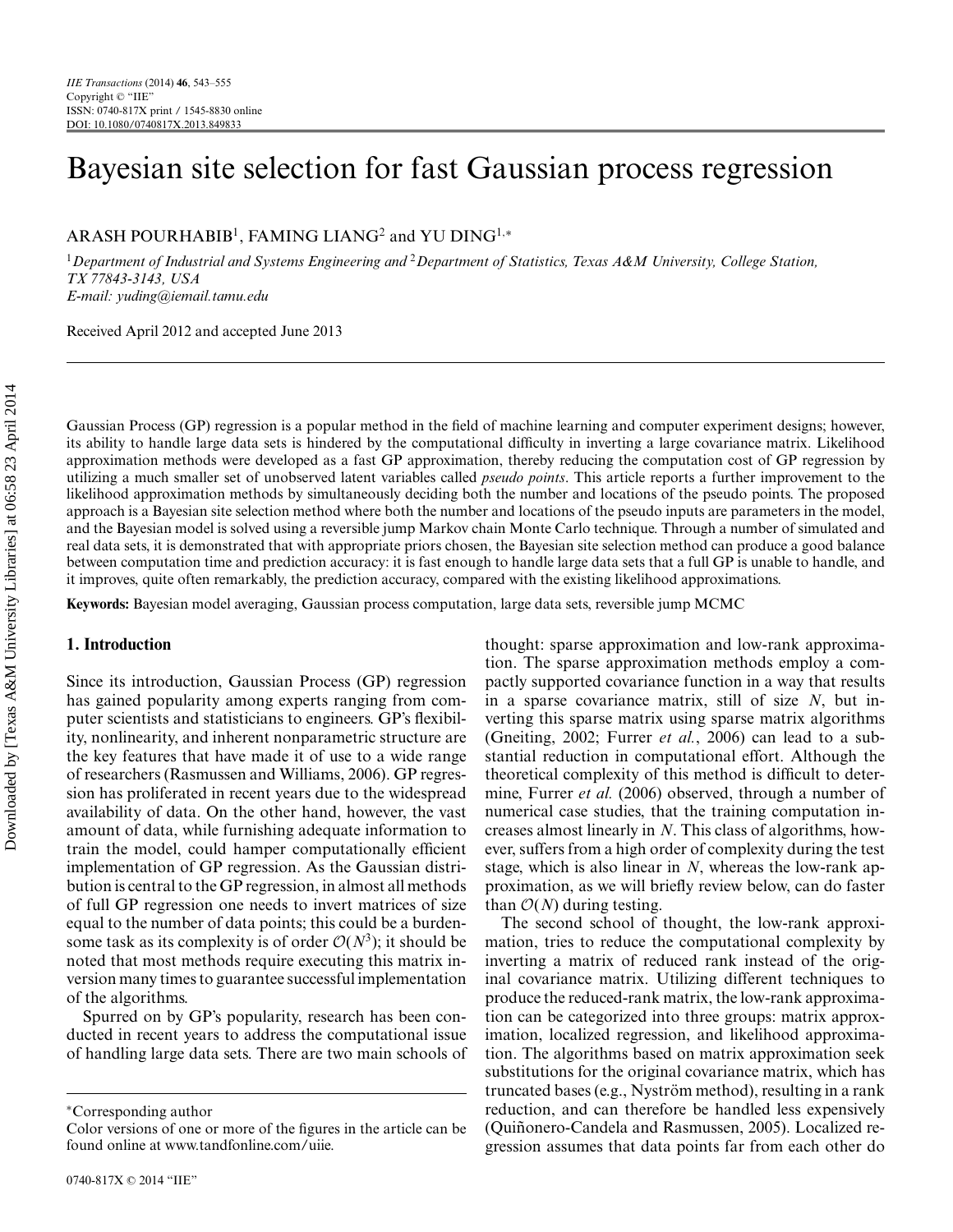not share any measure of similarity and one can employ a GP on a local region by merely taking the data points in the region of interest into account (Park *et al.*, 2013). The likelihood approximation methods (Seeger *et al.*, 2003; Snelson and Ghahramani, 2007; Snelson, 2007) try to reduce the computational cost by making use of a set of unobserved latent variables called *pseudo points*. Assuming the conditional independence of the observed variables given the pseudo outputs, one needs to invert matrices of a size equal to that of the pseudo points *M*, and doing so can save significant time if one chooses  $M \ll N$  (Seeger *et al.*, 2003; Snelson, 2007; Snelson and Ghahramani, 2007). Specifically, assuming that each training and test point in the data set is independent from others given the pseudo points, one can achieve a computational complexity of  $O(NM^2)$  for the training stage and  $\mathcal{O}(M^2)$  for testing (Snelson and Ghahramani, 2006). This complexity expression is generally true for other methods in the school of low-rank approximation methods, although the meaning of *M* in a specific method differs.

Although the methods in the low-rank approximation class typically mitigate the computational burdens, they suffer from other problems. For instance, the matrix approximation algorithms may lead to poor estimation and lack of interpretability (Snelson and Ghahramani, 2006), and its prediction variance is not guaranteed to be positive (Park *et al.*, 2013). In localized regression algorithms, it is not a straightforward task to select independent subsets. Localized regression predictions, in general, lack continuity on boundaries, and the existing methods to address this problem cannot handle data sets other than those from one- or two-dimensional spaces (Park *et al.*, 2013). In likelihood approximation, despite the fact that the accuracy and computation of the algorithm rely heavily on the number of pseudo points selected, there are no strict guidelines regarding how to choose them and, currently, *M*is typically fixed *a priori*.

In this article, we choose to make a further improvement for the likelihood approximation methods because they are easy to use and do not have problems such as higher complexity in testing (associated with the spare approximation) or discontinuity in prediction (with the localized GP). However, as we previously mentioned, one major improvement needed for the likelihood approximation methods is a more flexible way of deciding the number of pseudo points. The current inflexibility often causes the likelihood approximation methods to have a higher prediction error (measured by the mean squared errors using a testing data set).

For the purpose of improving the likelihood approximation, we propose a Bayesian Site Selection (BSS) method that allows the data to decide simultaneously the number and locations of pseudo inputs. Specifically, BSS considers the pseudo inputs as a new set of parameters in the model and selects them from a subspace of the training data. Then, BSS tries to estimate the posterior predictive distribution via a Markov Chain Monte Carlo (MCMC) method. We call the new set of parameters in the BSS *sites*,

which are the counterparts of the pseudo inputs in the likelihood approximation methods. We generate an artificial GP defined on the sites and condition our real response on those artificially generated outputs to reduce the order of computational complexity. Note that Park and Liang (2013) also used the same name for their method but the methods as well as the targeted applications are different.

Compared with the current likelihood approximation methods, BSS tries to systematically discover the number of sites used as the pseudo inputs. The efforts spent in finding the appropriate sites are valuable as those lead to a less subjective algorithm and produce more accurate results. In addition, BSS chooses the locations of sites based on an MCMC algorithm, and by applying MCMC, BSS employs more than one GP approximation and can thereby provide more accurate prediction results through the mechanism of Bayesian model averaging (Hoeting *et al.*, 1999).

Understandably, performing all of these tasks in BSS comes at a higher computational cost than the existing likelihood approximation methods. The theoretical computational complexities of the likelihood approximation methods and BSS, if using the same number of sites, are of the same order; for training, it is at  $\mathcal{O}(LNM^2)$ , where *L* is the number of iterations a method employs to fit the model the model fitting process is also known as *hyperparameter learning* in GP research (Rasmussen and Williams, 2006). Because the current likelihood approximation methods use a deterministic gradient-based optimization method, its *L* in practice is smaller than that in BSS; *L* in BSS is the number of iterations of the MCMC. However, we would like to point out that BSS, with appropriately chosen priors, can produce a practically sensible balance between computation time and prediction accuracy; it is fast enough to handle large data sets that a full GP is unable to handle, while it improves, quite often remarkably, the prediction accuracy, compared with deterministic likelihood approximations.

The remainder of this article is organized as follows. Section 2 gives the GP regression formulation and uses the method proposed in Snelson and Ghahramani (2006) to explain the basic thoughts behind the likelihood approximation. Section 3 presents the details of the BSS approach, including discussions about the implementation of the method. In Section 4, we implement our method on several simulated and real data sets and show that the BSS method outperforms the existing methods for several test cases. Finally, we conclude the article in Section 5 with additional discussions and comments.

## **2. Likelihood approximation based on pseudo inputs**

A Gaussian process is a continuous stochastic process in which any finite number of variables have a joint Gaussian distribution (Rasmussen and Williams, 2006). That is, if  $f = \{f_1, f_2, \ldots, f_N\}$  represents a finite collection of these variables, where each  $f_i$  is defined over its corresponding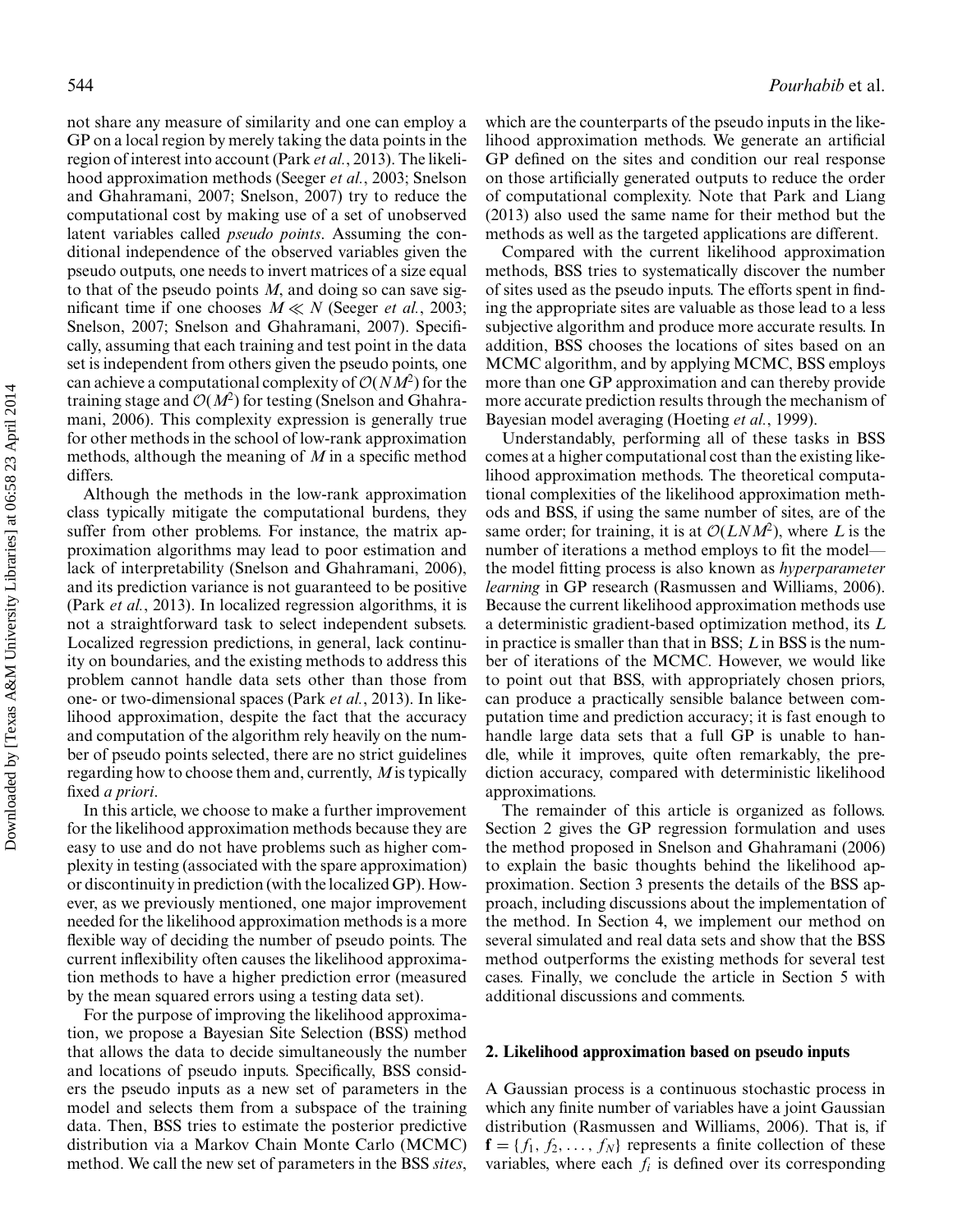index  $\mathbf{x}_i$ , then we have

$$
\pi(\mathbf{f}|\mathbf{X}) = \mathcal{N}(\mathbf{\mu}, \mathbf{K}),\tag{1}
$$

where  $X = \{x_1, x_2, \ldots, x_N\}$ , and  $\mathcal{N}(\mu, K)$  denotes a multivariate Gaussian distribution over  $\mathbf{x} \in \mathbb{R}^d$  with mean  $\boldsymbol{\mu}$ and covariance matrix **K** whose entries are defined by the covariance function *K*(., .):

$$
K(\mathbf{x}_i, \mathbf{x}_j) = \sigma_f^2 \exp\left[-\frac{1}{2}\sum_{\ell=1}^d \left(\frac{x_{i\ell} - x_{j\ell}}{\eta_\ell}\right)^2\right],\qquad(2)
$$

where  $\eta_{\ell}$  is the  $\ell$ th component of the vector of the lengthscale parameter  $\eta = {\eta_1, \eta_2, \ldots, \eta_d}$ ,  $x_{i\ell}$  and  $x_{j\ell}$  are the  $\ell$ th components of  $\mathbf{x}_i$  and  $\mathbf{x}_j$ , respectively, and *d* is the dimension of the input space. As we can always subtract a constant from the response values before using the data, without loss of generality we can assume  $\mu = 0$ .

Having defined a GP, we are interested in employing the GP for the regression task. We assume that we observe  ${\bf y} = \{y_1, y_2, \ldots, y_N\}$  as a sum of the GP  ${\bf f} = \{f_1, f_2, \ldots, f_N\}$ and some additive white Gaussian noise:

$$
y_i = f_i + \epsilon_i \quad \text{for } i = 1, 2, \dots, N,
$$
 (3)

where  $\epsilon_i \sim \mathcal{N}(0, \sigma^2)$ , and cov $(\epsilon_i, \epsilon_j) = 0$  for any  $i \neq j$ . To estimate the model parameters, we can optimize the marginal likelihood π(**y**|**X**,**θ**) with respect to **θ** where  $\theta = {\sigma, \sigma_f, \eta}$  (Rasmussen and Williams (2006), p. 112). If we want to make a prediction at some test input **x**∗, the distribution of the corresponding response (i.e., *y*∗) will be Gaussian with mean  $\mu_*$  and variance  $\sigma_*^2$ , where

$$
\mu_* = \mathbf{K}_{*N}(\mathbf{K}_N + \sigma^2 \mathbf{I})^{-1} \mathbf{y},
$$
  
\n
$$
\sigma_*^2 = K_* - \mathbf{K}_{*N}(\mathbf{K}_N + \sigma^2 \mathbf{I})^{-1} \mathbf{K}_{N*} + \sigma^2.
$$
 (4)

In the above, the subscript of the covariance matrix implies the data points for which the covariance matrix is formed. For example,  $\mathbf{K}_N$  is the  $N \times N$  covariance matrix of all training data points, {**x**1, **x**2,..., **x***N*}. For a covariance matrix between a single point and a set of points, such as the test point **x**∗, we explicitly denote the point in the covariance notation. Therefore,  $\mathbf{K}_{*N}$  denotes the  $1 \times N$ covariance matrix between the test input **x**<sup>∗</sup> and the training points  $\{x_1, x_2, \ldots, x_N\}$ . Finally,  $K_*$  is used to denote  $K(\mathbf{x}_{*}, \mathbf{x}_{*})$ , the prior variance associated with the test site **x**∗. The same symbolism is used throughout this article.

The computational issue mentioned earlier is related to the inversion of  $(K_N + \sigma^2 I)$ . This inversion happens during the learning stage of the parameters at the order of  $O(N^3)$ . Note that once the parameter learning is done, the calculation of the mean and variance of a test point  $\mathbf{x}$ <sup>∗</sup> costs  $\mathcal{O}(N)$ and  $\mathcal{O}(N^2)$ , respectively.

The likelihood approximation method we aim at improving in this article is the one using a Sparse Pseudo input Gaussian (SPGP) process (Snelson and Ghahramani, 2006). The SPGP method works as follows. Instead of using the *N* observations of *y* directly, which are too numerous

and cause the computational problem, one can consider using a much smaller set of inputs of size  $M \ll N$  to approximate the full GP model. If this smaller set of inputs is a subset of the actual *N* data points, that method is called the Subset of Data Approximation (SDA; Quiñonero-Candela and Rasmussen (2005)). However, researchers have realized that the simple SDA usually does poorly in approximating the full GP because the possible subsets are restricted to the locations where the data were observed. If that restriction is lifted, meaning that if the input locations can be strategically selected to be at places where there are not necessarily any observations, the resulting GP approximation can be considerably improved, and the unrestricted inputs are then called pseudo inputs.

Following the notations in Snelson (2007), let  $\bar{\mathbf{X}} = (\bar{\mathbf{x}})_{m=1}^M$ denote the pseudo inputs and  $\bar{\mathbf{f}} = (\bar{f})_{m=1}^M$  denote the pseudo outputs. The bar notation shows that the pseudo inputs (and outputs) reside in the same spaces as those of real data, but they cannot be observed. Another important point is that since pseudo outputs are not actually observed, it does not make sense to include observation noise (i.e.,  $\epsilon$ ) in them, which is why  $\mathbf{\bar{f}}$  is used instead of  $\mathbf{\bar{v}}$ . Based on the same reasoning presented for the selection of the GP prior in Equation (1), we can assume the following prior for pseudo outputs:

$$
\pi(\bar{\mathbf{f}}) = \mathcal{N}(\mathbf{0}, \mathbf{K}_M),\tag{5}
$$

and if assuming the outputs are independently and identically distributed given the inputs, one can have:

$$
\pi(\mathbf{y} \mid \overline{\mathbf{f}}, \mathbf{X}, \overline{\mathbf{X}}, \Theta) = \prod_{n=1}^{N} \pi(y_n \mid \overline{\mathbf{f}}, \mathbf{X}, \overline{\mathbf{X}}, \Theta)
$$
  
=  $\mathcal{N}(\mathbf{K}_{NM}\mathbf{K}_{M}^{-1}\overline{\mathbf{f}}, \text{diag}(\mathbf{K}_{N} - \mathbf{Q}_{N}) + \sigma^2 \mathbf{I}),$  (6)

where  $\mathbf{K}_{NM}$  is the  $N \times M$  covariance matrix between the N training points and the *M* pseudo inputs (Snelson (2007), p. 38). The matrix  $\mathbf{Q}_N$  is the low-rank covariance matrix whose entries are defined by the low-rank covariance function *Q*(., .),

$$
Q(\mathbf{x}, \mathbf{x}') = \mathbf{K}_{\mathbf{x}M} \mathbf{K}_M^{-1} \mathbf{K}_{M\mathbf{x}'}.
$$
 (7)

Next, integrating out the pseudo outputs produces the marginal likelihood

$$
\pi(\mathbf{y} \mid \mathbf{X}, \bar{\mathbf{X}}, \boldsymbol{\theta}) = \int \pi(\mathbf{y} \mid \bar{\mathbf{f}}, \mathbf{X}, \bar{\mathbf{X}}, \boldsymbol{\theta}) \, \pi(\bar{\mathbf{f}} \mid \bar{\mathbf{X}}, \boldsymbol{\theta}) d\bar{\mathbf{f}}
$$
  
=  $\mathcal{N}(\mathbf{0}, \mathbf{Q}_N + \text{diag}(\mathbf{K}_N - \mathbf{Q}_N) + \sigma^2 \mathbf{I}).$  (8)

The predictive distribution can be obtained by first writing the joint distribution of  $\pi(y_*, y)$ , which is multivariate normal and takes the same form as in Equation (8). From the joint distribution of  $\pi(y_*, y)$ , the prediction distribution  $\pi(v_*)$ **v**) can be obtained using the conditional normal distribution formula (Rasmussen and Williams (2006), p. 200).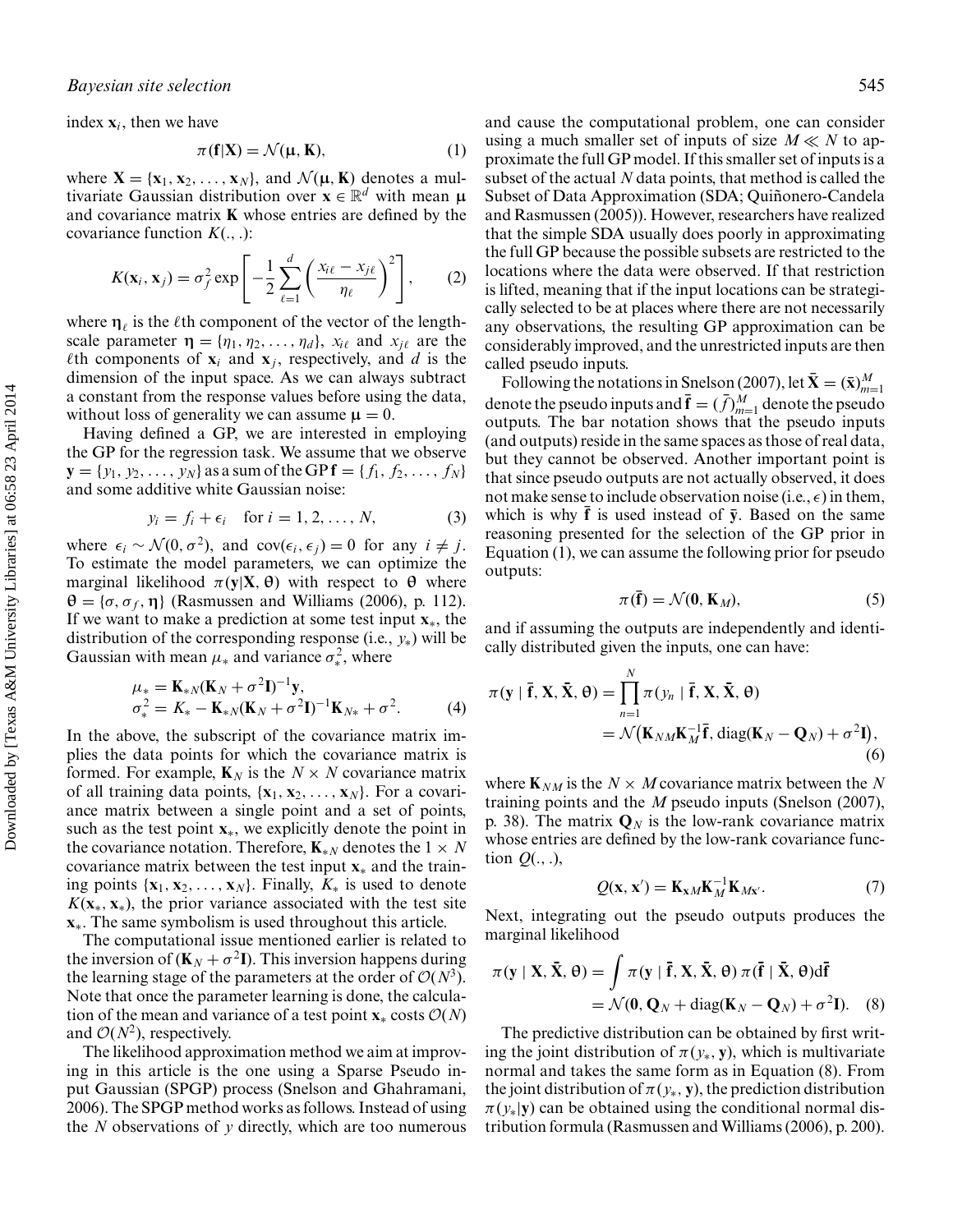The resulting  $\pi(y_*|y)$  is as follows:

$$
\pi(\mathbf{y}_* \mid \mathbf{y}, \mathbf{X}, \bar{\mathbf{X}}, \theta) = \mathcal{N}(\mu_*, \sigma_*^2),
$$
  
\n
$$
\mu_* = \mathbf{Q}_{*N}(\mathbf{Q}_N + \text{diag}(\mathbf{K}_N - \mathbf{Q}_N) + \sigma^2 \mathbf{I})^{-1} \mathbf{y},
$$
  
\n
$$
\sigma_*^2 = K_* - \mathbf{Q}_{*N}(\mathbf{Q}_N + \text{diag}(\mathbf{K}_N - \mathbf{Q}_N) + \sigma^2 \mathbf{I})^{-1} \mathbf{Q}_{N*} + \sigma^2.
$$
\n(9)

Despite entailing  $N \times N$  matrix inversions in Equation (9), using the matrix inversion lemma one can show that the computational complexity is actually  $\mathcal{O}(NM^2)$  (Snelson (2007), p. 40). The reason is simply that after using the matrix inversion lemma, the  $N \times N$  matrices will become diagonal whose inversion is  $\mathcal{O}(N)$  and, consequently, the computation is no longer dominated by inverting those matrices.

The parameters in the above model can be categorized into two groups:

- 1. The so-called hyperparameters that are also used by other GP models, usually denoted by **θ**. Here **θ** =  $\{\sigma, \sigma_f, \eta\}.$
- 2. The locations of pseudo inputs  $\bar{\mathbf{X}}$ .

To estimate all of the model parameters  $(\theta, \bar{X})$  together, one can use gradient ascent methods to optimize the marginal likelihood in Equation (8). The details of the optimization procedure as well as how to take the gradients can be found in Snelson ((2007), pp. 126–129). For the SPGP method, the cost for computing the marginal likelihood in Equation (8) once is  $O(NM^2)$ , due to the fact that  $\mathbf{Q}_N$  is of rank M (lower than *N*). If the optimization method takes *l* steps to converge, then the training cost—i.e., that for hyperparameter learning—is  $O(lNM^2)$ . We will refer to the SPGP method as Deterministic Site Selection (DSS) hereafter. This name is chosen because it helps highlight the difference between the existing likelihood approximation and our proposed Bayesian method.

## **3. BSS**

One drawback of the DSS mechanism in SPGP is that the number of pseudo inputs—i.e., the cardinality of **X**—is fixed at *M*. Given the important role that the number of pseudo inputs plays in both computation and prediction accuracy, it would be desirable that the number of pseudo inputs can change in the algorithm and be decided by the data. That is indeed the objective of the research presented in this article, through a method we label as BSS.

To establish a Bayesian framework for this problem, we begin by emphasizing that the goal is to make an inference about the posterior predictive distribution  $\pi(\gamma_*|\mathbf{y}, \mathbf{X}, \boldsymbol{\theta})$ . As we are interested in utilizing the information inherent in the pseudo inputs, we consider the pseudo inputs as a set of new parameters through which we can represent the predictive distribution, namely:

$$
\pi(\mathbf{y}_{*}|\mathbf{y}, \mathbf{X}, \boldsymbol{\theta}) = \int \pi(\mathbf{y}_{*}|\mathbf{y}, \mathbf{X}, \bar{\mathbf{X}}, \boldsymbol{\theta}) \, \pi(\bar{\mathbf{X}}|\mathbf{y}, \mathbf{X}, \boldsymbol{\theta}) \mathrm{d}\bar{\mathbf{X}}. \tag{10}
$$

Equation (10) requires specifying the posterior distribution  $\pi(\bar{\mathbf{X}}|\mathbf{y}, \mathbf{X}, \theta)$ , which can be expressed as

$$
\pi(\bar{\mathbf{X}}|\mathbf{y}, \mathbf{X}, \boldsymbol{\theta}) \propto \pi(\bar{\mathbf{X}}) \, \pi(\mathbf{y}|\mathbf{X}, \bar{\mathbf{X}}, \boldsymbol{\theta}). \tag{11}
$$

Note that  $\pi$ (**y**|**X**,  $\bar{\mathbf{X}}$ , θ) follows a normal distribution according to Equation (8). Moreover, as the new observations  $y_*$  and **y** are jointly normally distributed,  $\pi(y_*|y, \mathbf{X}, \bar{\mathbf{X}}, \theta)$  is also normally distributed with parameters shown in Equation (2). Therefore, the only term to be determined in order to fully specify the model is the prior distribution of the pseudo inputs. A suitable prior distribution should take into account the number of pseudo inputs so that we can update our belief about their number in light of the observed data. Considering  $\bar{\mathbf{X}}$  as an  $M \times d$  matrix, one reasonable choice for the prior could be

$$
\pi(\bar{\mathbf{X}}) \propto \frac{\lambda^{|\bar{\mathbf{X}}|}}{|\bar{\mathbf{X}}|} \times I(k_1 \leq |\bar{\mathbf{X}}| \leq k_{\mathrm{u}}),\tag{12}
$$

where  $|\bar{\mathbf{X}}|$  denotes the number of rows in  $\bar{\mathbf{X}}$  (i.e., the number of pseudo inputs), and *I*(.) is the indicator function. The prior considers a range for the number of locations  $(k_1 \leq |\bar{\mathbf{X}}| \leq k_u)$ , which describes the smallest and the largest number of pseudo inputs we would like to consider in our model. The new hyperparameter  $\lambda$  reflects our belief regarding the average number of pseudo inputs in the prior.

Having specified the terms constituting the integrand in Equation (10), we want to evaluate the value of the integral. Unfortunately, the integral in Equation (10) cannot be solved analytically and, consequently, we need to resort to numerical methods to approximate the integral. In fact, if we can generate Markov samples  $\{\bar{\mathbf{X}}_1, \bar{\mathbf{X}}_2, \ldots, \bar{\mathbf{X}}_T\}$ from  $\pi$ (**X**|**y**, **X**,  $\theta$ ), then we can approximate the integral in Equation (10) by

$$
\hat{\pi}(y_*|\mathbf{y}, \mathbf{X}, \boldsymbol{\theta}) = \sum_{t=1}^T \pi(y_*|\mathbf{y}, \mathbf{X}, \bar{\mathbf{X}}_t, \boldsymbol{\theta}).
$$
 (13)

Then, the problem is reduced to how to draw samples from  $\pi(\bar{\mathbf{X}}|\mathbf{y}, \mathbf{X}, \theta).$ 

The difficulty associated with drawing samples from  $\pi(X|y, X, \theta)$  is that a direct application of MCMC fails as it requires the state space of the Markov chain to be of a fixed dimension, but the dimension of **X** may actually vary. To overcome this issue, we can use the Reversible Jump Markov Chain Monte Carlo (RJMCMC) algorithm (Green, 1995), which allows the dimension of the state space of the Markov chain to vary. The underlying idea is that RJMCMC introduces three types of moves: exchange, birth, and death. Exchange means that the chain remains in the space with the same dimension but moves into a new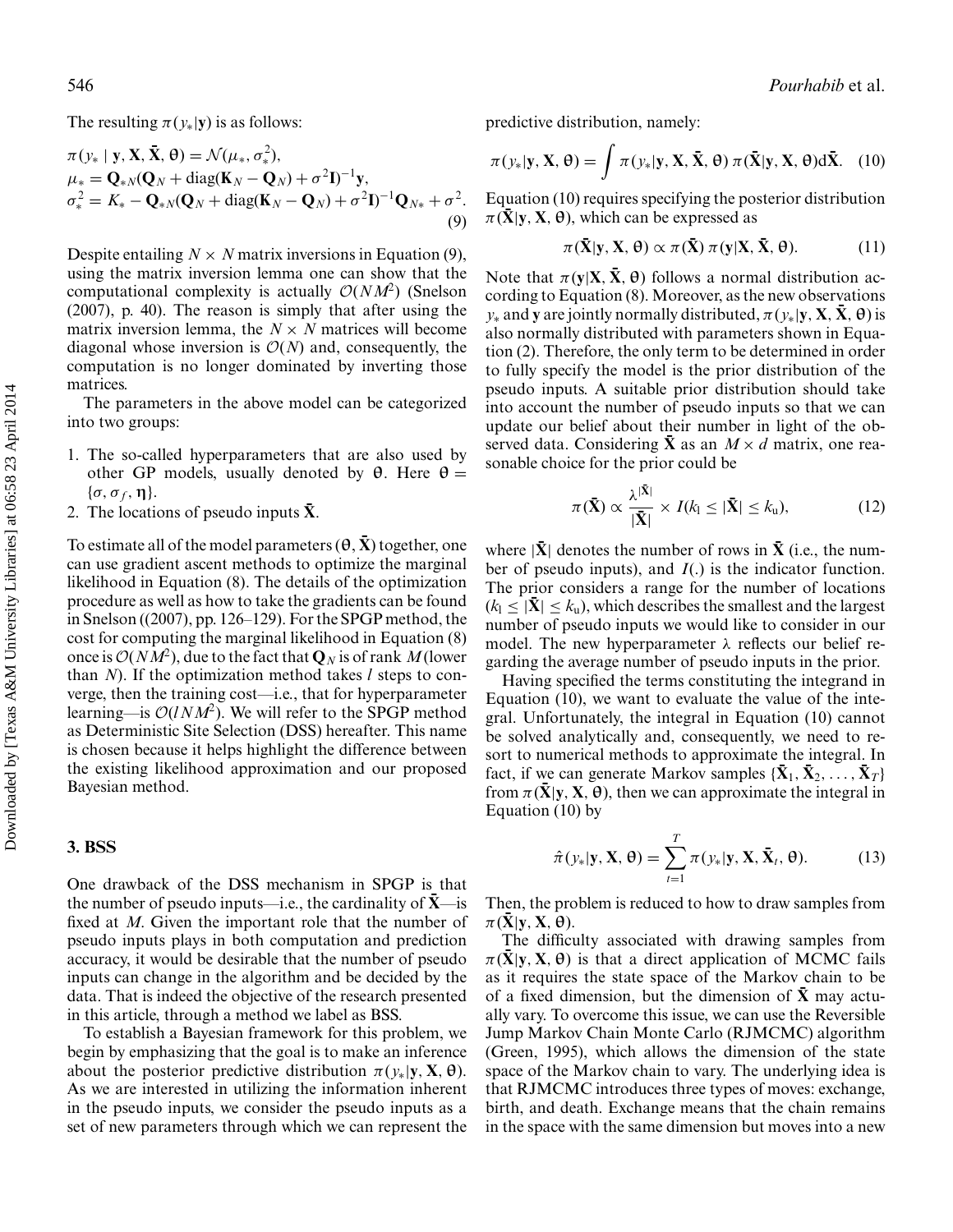state. Birth and death are the moves that change the dimension of the state space. Intuitively, a birth step augments the state space by adding new states, whereas a death step reduces the dimension of the state space. At each iteration, the type of move, whether an exchange, birth, or death, is randomly chosen, and one accepts the new state using a Metropolis–Hastings rule. To see full details and examples, refer to Green (1995).

## **3.1.** *Algorithm*

Specifically, to generate the sample  ${\{\mathbf{\bar{X}}_1, \mathbf{\bar{X}}_2, \dots, \mathbf{\bar{X}}_T\}}$ , we build a Markov chain whose space is a subset of  $\mathbb{R}^{d \times s}$  for varying values of *s*, so that at stage *t* the corresponding set of pseudo inputs  $\bar{\mathbf{X}}_t$  may have a number of elements different from previous stages. This allows the number of pseudo inputs to change so that we can seek simultaneously the number and location of the pseudo inputs.

To employ the RJMCMC, we need to introduce some new notations and make some extra assumptions. We restrict the space from which the pseudo inputs can be chosen by imposing it to be finite. Specifically, let **S** denote the whole space of explanatory variables, so if **x** is an element in **X** or  $\bar{\mathbf{X}}$ , then  $\mathbf{x} \in \mathbf{S}$ . Let  $\tilde{\mathbf{S}} \subset \mathbf{S}$  denote a finite discretized subspace in the sense that  $|\tilde{S}|$  <  $\infty$ . For an  $\mathbf{x} := \{x_1, x_2, ..., x_d\} \in \tilde{\mathbf{S}}, x_i \in \{\tilde{x}_{\min}^i, \tilde{x}_{\min}^i + \}$  $\xi$ ,  $\tilde{x}^i_{\text{min}} + 2\xi$ , ...,  $\tilde{x}^i_{\text{max}}$ ,  $\forall i \in \{1, 2, ..., d\}$ , where  $\tilde{x}^i_{\text{min}}$  and  $\tilde{x}^i_{\text{max}}$  are the minimum and maximum values to consider in the *i*th dimension of **S**, respectively, and  $\xi$  is the discretization step. We choose the locations of the pseudo inputs from **S** instead of from the original **S** for the sake of ease of computation. As such,  $X \subset S$  and we refer to the X as "sites" in our approach. Note that if  $\xi$  is taken to be a small number and  $|\tilde{x}^i_{\text{min}}|$  and  $|\tilde{x}^i_{\text{max}}|$  are large enough, then  $\tilde{S}$  can approximate **S** reasonably well.

As in other RJMCMC-based algorithms, we also use three types of moves: birth, death, and exchange. Birth and death are used to add or remove points to the current  $\bar{\mathbf{X}}$ , and exchange is used to update the locations of sites with their number being kept unchanged. Recall that the set of parameters for this model is  $(\theta, \bar{X})$ , where  $\theta = {\sigma, \sigma_f, \eta}$ . In order to optimize **θ**, a full Bayesian approach is to incorporate both  $\theta$  and **X** in the RJMCMC algorithm and update them both as the chain evolves. Based on our numerical analysis, this approach, although theoretically appealing, does not provide stable results numerically; at least we have not found a robust enough numerical procedure that leads to that outcome. Therefore, we choose to employ the gradient ascent method to find a **θ** that maximizes the marginal likelihood (8) for a fixed set of  $\bar{X}$ . That is to say, after every few iterations we seek for the optimal value of **θ** conditioned on the current value of  $\bar{\mathbf{X}}$ , and then we update  $\bar{\mathbf{X}}$  using RJMCMC moves, conditioned on the newly found value of **θ**. We denote the number of RJMCMC iterations between two consecutive optimizations of **θ** by κ. We also want to note that the algorithm used here to maximize the

Next, we present the specific formulations of the RJM-CMC moves. In the following,  $q(A \rightarrow B)$  is the proposal distribution denoting the probability of going from a set *A* ⊂ **S** to *B* ⊂ **S**, and *a* and *b* are the probabilities of performing birth and death operations, respectively; both will be explained after the formulations.

Birth: Choose a point from  $\tilde{\mathbf{S}} \backslash \tilde{\mathbf{X}}$ , say  $\mathbf{x}^*$ , and add it to the current site set  $\bar{\mathbf{X}}$  with probability *p* so that the new site set is  $\bar{\mathbf{X}}$  ∪ {**x**<sup>∗</sup>}, where

$$
p = \min\left(1, \frac{\pi(\bar{\mathbf{X}} \cup \{\mathbf{x}^*\}|\mathbf{y}, \mathbf{X}, \boldsymbol{\theta})q(\bar{\mathbf{X}} \cup \{\mathbf{x}^*\} \to \bar{\mathbf{X}})}{\pi(\bar{\mathbf{X}}|\mathbf{y}, \mathbf{X}, \boldsymbol{\theta})q(\bar{\mathbf{X}} \to \bar{\mathbf{X}} \cup \{\mathbf{x}^*\})} \times \frac{b}{a}\right).
$$

Death: Choose a point from  $\bar{\mathbf{X}}$ , say  $\mathbf{x}^*$ , and remove it from the current site set **X** with probability  $p$  so that the new site set is  $\bar{\mathbf{X}}\setminus{\mathbf{x}^*}$ , where

$$
p = \min\left(1, \frac{\pi(\bar{\mathbf{X}}\backslash{\{\mathbf{x}^*\}}|\mathbf{y}, \mathbf{X}, \boldsymbol{\theta})q(\bar{\mathbf{X}}\backslash{\{\mathbf{x}^*\}} \to \bar{\mathbf{X}})}{\pi(\bar{\mathbf{X}}|\mathbf{y}, \mathbf{X}, \boldsymbol{\theta})q(\bar{\mathbf{X}} \to \bar{\mathbf{X}}\backslash{\{\mathbf{x}^*\}})} \times \frac{a}{b}\right).
$$

Exchange: Choose a point from  $\tilde{S} \backslash \bar{X}$ , say  $x^*$ , and a point from  $\bar{X}$ , say  $x^{**}$ , and exchange the two points with probability *p* where

$$
p = \min\left(1, \frac{\pi(\bar{\mathbf{X}} \cup \{\mathbf{x}^*\}\backslash{\{\mathbf{x}^{**}\}}|\mathbf{y}, \mathbf{X}, \theta) q(\bar{\mathbf{X}} \cup \{\mathbf{x}^*\}\backslash{\{\mathbf{x}^{**}\}} \to \bar{\mathbf{X}})}{\pi(\bar{\mathbf{X}}|\mathbf{y}, \mathbf{X}, \theta) q(\bar{\mathbf{X}} \to \bar{\mathbf{X}} \cup \{\mathbf{x}^*\}\backslash{\{\mathbf{x}^{**}\}})}\right).
$$

Note it is straightforward to show that the Jacobian of transformation for the Birth and Death moves collapses to 1. Regarding the choice of the proposal distribution  $q(A \rightarrow B)$  used in the moves, we choose to use a uniform function that assigns equal weights to all of the points in the sets  $\tilde{S}\backslash\bar{X}$  and  $\bar{X}$ . For example,  $q(\bar{X}\cup\{x^*\}\rightarrow\bar{X})$  can be expressed as  $1/(|\bar{\mathbf{X}}|+1)$  and  $q(\bar{\mathbf{X}} \to \bar{\mathbf{X}} \cup {\mathbf{x}^*})$  is equal to  $1/(|\mathbf{S}|-|\mathbf{X}|)$ . Choosing the uniform proposal and expressing the posteriors as the product of the priors and the likelihoods, we will get the following forms for the acceptance probabilities of birth, death, and exchange processes, respectively:

$$
p_{\rm B} = \min\left(1, \frac{\lambda |\bar{\mathbf{X}}|(|\tilde{\mathbf{S}}| - |\bar{\mathbf{X}}|) f(\mathbf{y}|\mathbf{X}, \bar{\mathbf{X}} \cup {\mathbf{x}}^*), \theta)}{(|\bar{\mathbf{X}}| + 1)^2 f(\mathbf{y}|\mathbf{X}, \bar{\mathbf{X}}, \theta)} \times \frac{b}{a}\right),
$$
  
\n
$$
p_{\rm D} = \min\left(1, \frac{|\bar{\mathbf{X}}|^2 f(\mathbf{y}|\mathbf{X}, \bar{\mathbf{X}} \setminus {\mathbf{x}}^*), \theta)}{\lambda(|\bar{\mathbf{S}}| - |\bar{\mathbf{X}}| - 1)(|\bar{\mathbf{X}}| - 1) f(\mathbf{y}|\mathbf{X}, \bar{\mathbf{X}}, \theta)} \times \frac{a}{b}\right),
$$
  
\n
$$
p_{\rm E} = \min\left(1, \frac{f(\mathbf{y}|\mathbf{X}, \bar{\mathbf{X}} \cup {\mathbf{x}}^*)\setminus {\mathbf{x}}^{**}, \theta}{f(\mathbf{y}|\mathbf{X}, \bar{\mathbf{X}}, \theta)}\right).
$$

Other valid proposal distributions could be used as well; for a few other proposal distributions, see Liang *et al.* (2010).

Algorithm 1 presents the procedure of this RJMCMC, which generates a Markov chain of sites whose stationary distribution is  $\pi(\bar{\mathbf{X}} | \mathbf{y}, \mathbf{X}, \theta)$ . Once we have  $\{\bar{\mathbf{X}}_t\}_{t=1}^T$  from the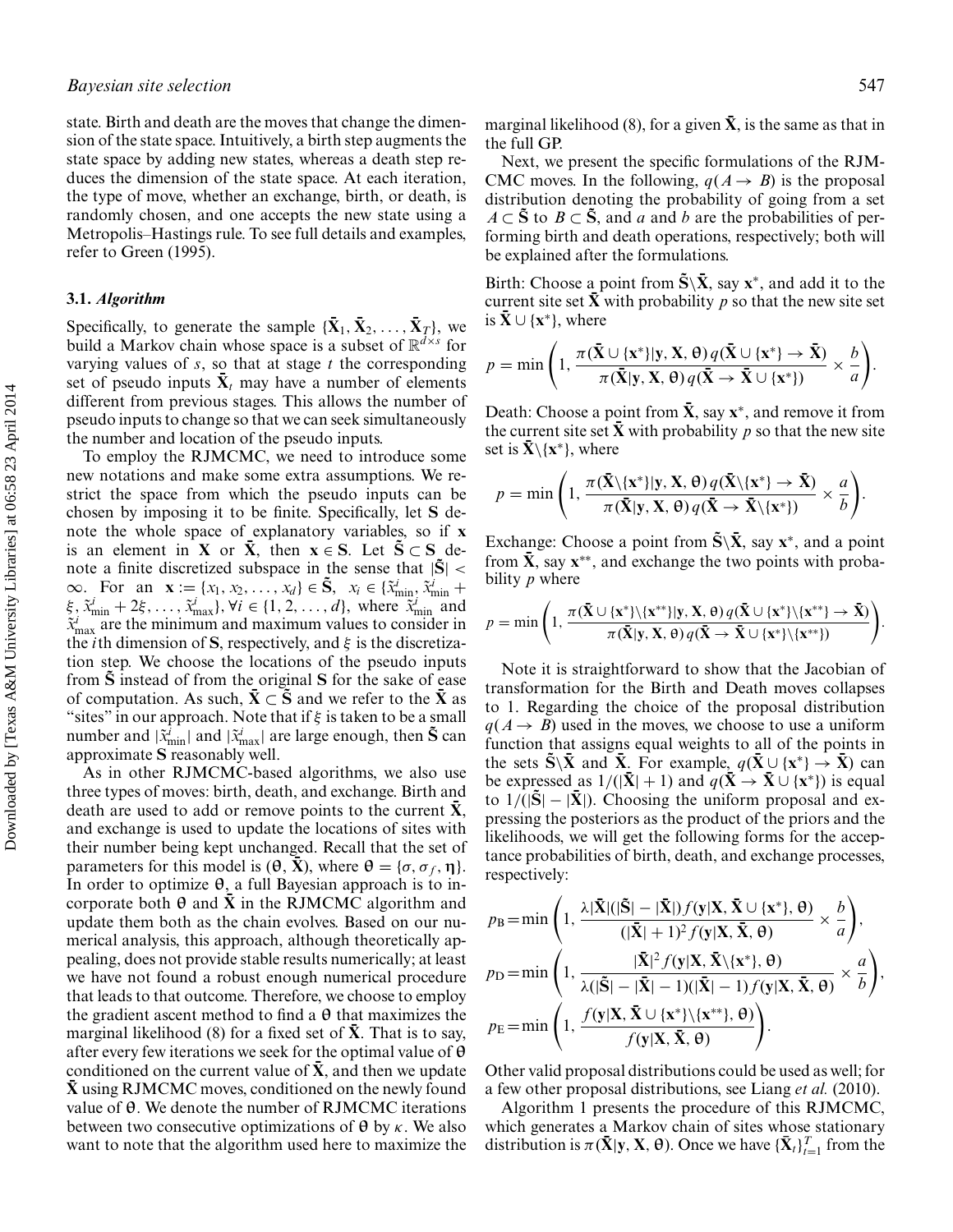posterior distribution of  $\bar{\mathbf{X}}_t$ , we can use Equation (13) to make a prediction at any untried points. In Algorithm 1, the values *a* and *b* can be selected as  $a = b = 1/3$ , which means that the probability of performing each of the operations birth, death, and exchange is equal.

## **Algorithm 1** BSS for SPGP

Choose  $\bar{\mathbf{X}}_0$  as a uniformly random draw from  $\tilde{\mathbf{S}}$  where  $|{\bf X}_0| = M$ Optimize the value of  $\theta$  for a fixed  $\bar{X}_0$ **repeat** Draw *u* uniformly from [0, 1] **if**  $u < a$  **then** Perform *Birth* **else if**  $a < u \le a + b$  **then** Perform *Death* **else** Perform *Exchange* **end if end if** After each  $\kappa$  steps optimize the value of  $\theta$  for a fixed  $\mathbf{X}_{t}$ After burn-in steps store the values of  $X_t$ **until** The number of RJMCMC iterations reaches the pre-specified value of *MCMC Length*

To choose the optimal number and locations of the pseudo inputs, BSS's order of complexity for the training stage is  $\mathcal{O}(LMN^2)$ , and for the test stage it is  $\mathcal{O}(LM^2)$ , where *L* is the length of the MCMC chain. Comparing the BSS's computational complexity with that of the full GP, which is  $O(N^3)$  for the training stage and  $O(N^2)$  for the test stage, one can see a considerable cost reduction as long as *M* is chosen such that  $M \ll N$ . Comparing the BSS with the DSS, BSS costs more because *L* in the MCMC is longer than its counterpart in a gradient-based optimization, namely, the number of optimization iterations*l*. However, BSS generally produces results with better accuracy than those of DSS, as will be demonstrated in Section 4.

Finally, it should be noted that since the BSS method is a Bayesian approach, it naturally provides the posterior distribution that inherently contains information about the uncertainty associated with the method. Once the method is established, one only needs to sample from its posterior distribution enough times to get the mean prediction and the confidence intervals.

## **3.2.** *Computational details*

As the new algorithm employs GP and MCMC methods, the reader can consult Rasmussen and Williams (2006) for general advice related to GP implementation and Liang *et al.* (2010) concerning MCMC.

The bottleneck for the computation comes from inverting the matrix of size *N*: (i) when we evaluate the likelihood in the birth, death, and exchange steps in RJMCMC and (ii) when we evaluate the posterior predictive distribution after burn-in steps. The computation of evaluating the likelihood in RJMCMC is on the order of  $O(NM^2)$  (Snelson (2007), p. 40), but the computation can be further reduced. Since the low-rank covariance in Equation (7) after each move changes moderately, we can exploit the similar structures of last obtained matrix to calculate the new one. To illustrate, assume that we want to perform the birth step. Let  $\mathbf{x}_b$  be the newly added point to the site set  $\bar{\mathbf{X}}$ . As such, the new low-rank covariance is

$$
\mathbf{Q}^{\text{new}} = \mathbf{K}_{N(M+1)} \mathbf{K}_{M+1}^{-1} \mathbf{K}_{(M+1)N},
$$
(14)

which can be written as

$$
\mathbf{Q}^{\text{new}} = \begin{bmatrix} \mathbf{K}_{NM} & \mathbf{K}_{N\mathbf{x}_b} \end{bmatrix} \begin{bmatrix} \mathbf{K}_{M} & \mathbf{K}_{M\mathbf{x}_b} \\ \mathbf{K}_{\mathbf{x}_b M} & K_{\mathbf{x}_b \mathbf{x}_b} \end{bmatrix}^{-1} \begin{bmatrix} \mathbf{K}_{MN} \\ \mathbf{K}_{\mathbf{x}_b N} \end{bmatrix} . \quad (15)
$$

Let  $k = K_{\mathbf{x}_b \mathbf{x}_b}$  and use the matrix inversion formula for a partitioned matrix (Rasmussen and Williams (2006), p. 201), we get

$$
\mathbf{Q}^{\text{new}} = \begin{bmatrix} \mathbf{K}_{NM} & \mathbf{K}_{Nx_b} \end{bmatrix} \begin{bmatrix} \Sigma_M & -\frac{1}{c} \mathbf{K}_M^{-1} \mathbf{K}_{Mx_b} \\ -\frac{1}{c} \mathbf{K}_{x_b M} \mathbf{K}_M^{-1} & \frac{1}{c} \end{bmatrix}
$$

$$
\times \begin{bmatrix} \mathbf{K}_{MN} \\ \mathbf{K}_{x_b N} \end{bmatrix},
$$
(16)

where  $c = k - \mathbf{K}_{\mathbf{x}_b} M \mathbf{K}_M^{-1} \mathbf{K}_{M\mathbf{x}_b}$  and  $\mathbf{\Sigma}_M = \mathbf{K}_M^{-1} + (1/c)$  $\mathbf{K}_{M}^{-1}\mathbf{K}_{Mx_{b}}\mathbf{K}_{x_{b}M}\mathbf{K}_{M}^{-1}$ . Therefore, to evaluate  $\mathbf{Q}^{\text{new}}$  instead of inverting  $\mathbf{K}_{M+1}$  as in Equation (14), Equation (16) allows us to use the inverse of  $\mathbf{K}_M$  from the previous step. Similar actions can be taken to facilitate the computation in the death and exchange steps.

## **3.3.** *Choices of other parameters*

We share our thoughts on choosing the parameters when initializing the BSS algorithm. The first is what to choose for  $\lambda$  in the site prior (12). The effect of  $\lambda$  can be understood as follows. A small value of λ forces the algorithm to choose a smaller number of sites, whereas a large value of λ has the reverse effect. The latter typically results in a more accurate prediction but at the expense of a longer computation time. Taking this trade-off into consideration, one can decide the value of  $\lambda$  by selecting a subset of data to train the model for different values of λ. Then the trained model can be used to predict the responses of another unused subset of data to observe the prediction accuracy. As the computation time can approximately be extrapolated over the whole data set, this method can provide us with the information about the accuracy and computation time trade-off as a result of choosing different values for  $\lambda$ . In our implementation, the value of  $\lambda$  is selected to be 1.5( $M/10<sup>t</sup> d$ ), where M is the initial number of sites, *d* is the dimension of the input space, and *t* is selected from the interval [1, 4].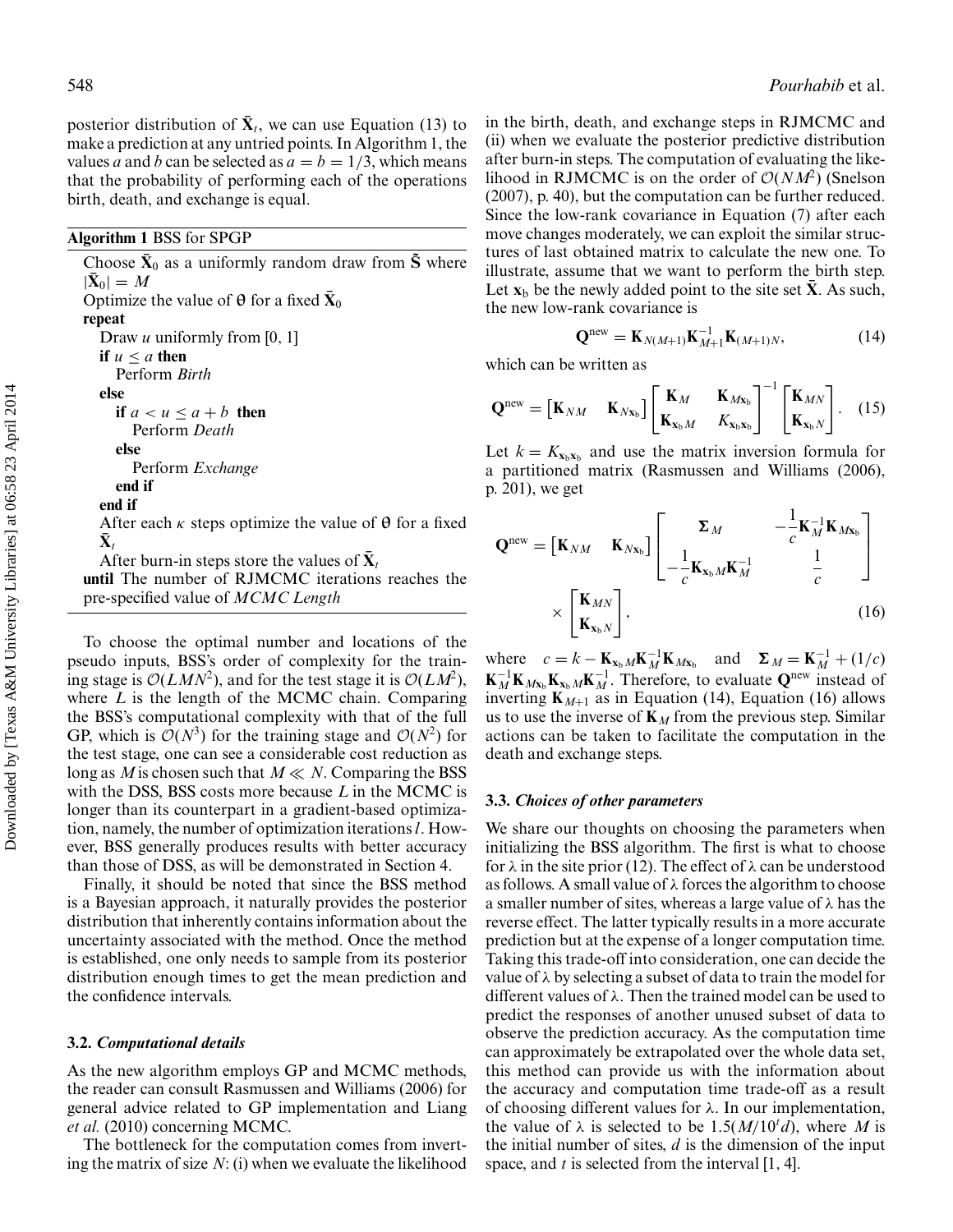## *Bayesian site selection* 549

The second parameter is the size of the discretized subspace,  $\tilde{S} \backslash \tilde{X}$ , from which we choose the sites. The discretized subspace should be constructed based on the trade-off between computation time and accuracy. A larger  $|\tilde{\mathbf{S}} \setminus \mathbf{\bar{X}}|$  yields more accurate results but could slow the computation. As a rule of thumb, one can choose  $|\tilde{S} \backslash \bar{X}| = 10N$ .

The next set of parameters is the initial locations of sites, decided in three steps: first, we randomly choose a subset of the training points; second, we find the new locations (with the number of pseudo inputs being kept fixed) by maximizing the marginal likelihood; and, finally, we find the closest points in the discretized steps to those locations.

The other set of parameters is the range of the pseudo inputs, namely, the lower and upper bounds  $k_1$  and  $k_u$  used in the site prior of Equation (12). Our analysis shows that the values of  $k_1$  and  $k_u$  do not affect the method as long as the range is selected wide enough. However, if a user wants to prevent the algorithm from choosing a large number of locations (for instance, due to the time constraint), he or she can choose a relatively small number for the upper bound *k*u. On the other hand, if the user wants to make sure that the accuracy of the method is over some threshold, he or she can choose a relatively large number for the lower bound *k*l, so that the algorithm will not choose a number of locations less than that limit. In the current implementation, the range is decided based on the initial number of pseudo inputs *M* and the number of data points in the training set *N*. Specifically,  $k_1 = M/t_1$ , and  $k_u = t_{u_1}M + (N/t_{u_2})$  for some constants  $t_1$ ,  $t_{u_1}$ , and  $t_{u_2}$ .

Finally, we want to note that the stopping criterion for this algorithm is decided based on the trade-off between computation time and accuracy, not necessarily based on the probabilistic convergence of a Markov chain. Doing so can be justified by noting two facts: first, the BSS is a Bayesian model averaging approach and, theoretically speaking, as the chain evolves, the results get more accurate. Second, letting the chain run for a very long time is counterproductive to the original purpose of the algorithm, which is to approximate the GP regression and provide a reasonable result in a relatively short period of time. As such, we would recommend that the stopping criterion be decided based on the presumed reduction in the meansquared error in a specified period of time, which can be evaluated through cross-validation.

## **4. Experimental results**

In this section we present the results obtained by applying the proposed method to some real and simulated data sets. First, we compare BSS with the Full GP (FGP) and Treed Gaussian Processes (TGP; Gramacy and Lee (2008)) for some small- to moderate-sized data sets. Then, we compare BSS with the DSS (Snelson, 2007) for some large data sets. Through both comparisons, we reinforce our claim that BSS provides a good trade-off: on the one hand, it can handle the large data sets that FGP and TGP usually can-not and, on the other hand, it is more accurate than DSS in terms of mean squared prediction errors. All of the numerical studies were performed on a computer with two 3.16 GHz quadcore CPUs.

#### **4.1.** *Data sets and performance criterion*

We used four real data sets: the first two data sets are available at the UCI Machine Learning Repository (UCI, 2010), and the other two are satellite data from NASA. The first set is the Abalone data set, which consists of 4177 points and each data record has an input vector **x** of dimension  $d = 7$ . The response in the Abalone data set is the abalone age, and its inputs in **x** are related to different properties in an abalone's body. The second set is the Sarcos data set, which consists of 48 933 data points and  $d = 27$ . The data are related to the dynamics of a robot. The two NASA data sets, the third and fourth real data sets, are spatial data; both have  $d = 2$ . The third data set is TCO, which consists of 48 331 measurements of the total column of ozone around the globe, collected by the NIMBUS-7/TOMS satellite on October 1, 1988. The fourth data set is MOD08-CL, which is the data collected by the Moderate Resolution Imaging Spectroradiometer on NASA's Terra satellite. The data points, 64 800 in total, are the measurements of the average of cloud fractions around the globe from January to September in 2009.

We also tested the proposed method on a set of simulated data sets generated using the revised Ackley's path function (Joseph and Kang, 2011), which is defined as

$$
f(\mathbf{x}) = -\alpha \exp\left(-\beta \sqrt{\sum_{\ell=1}^{d} \frac{x_{\ell}^{2}}{d}}\right) - \exp\left(\sum_{\ell=1}^{d} \frac{\cos(\gamma x_{\ell})}{d}\right) + \alpha + \exp(1), \quad \mathbf{x} \in [-2, 2]^{d}, \tag{17}
$$

where  $\alpha = 2d$ ,  $\beta = 0.2$ , and  $\gamma = 2\pi$ . To generate a set of data, *d* and *N* need to be specified. Additionally, the locations of the data points need to be selected, and following Joseph and Kang (2011), we used the Latin hypercube designs (Wu and Hamada, 2009) for this purpose.

To evaluate the performance of a method, we partitioned each simulated data set so that 80% was for training and the remaining 20% was for testing, and for the real data sets we used a five-fold cross-validation.

The primary evaluation criterion was the Mean Squared Error (MSE), defined as

$$
MSE = \sum_{i=1}^{N_{\rm t}} \frac{(y_i - \hat{y}_i)^2}{N_{\rm t}},
$$

where  $y_i$  is the observed value,  $\hat{y}_i$  is the predicted value, and  $N_t$  is the number of test cases. When comparing BSS and DSS on the real data sets, in addition to MSE, which measures the accuracy of the mean prediction, we employed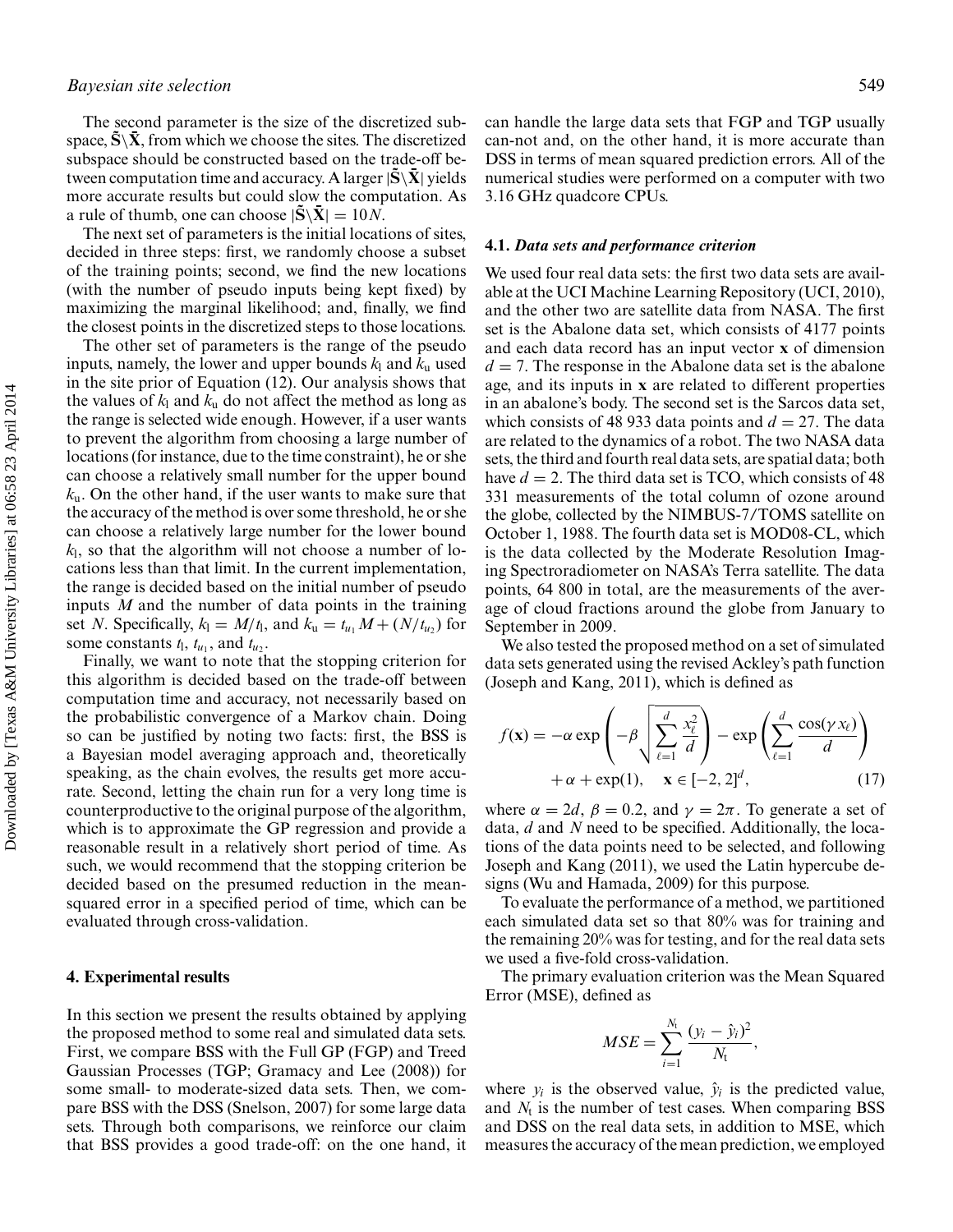a Predictive Log Score Measure (PLSM; Hoeting *et al.* (1999)), which takes into account the predictive uncertainty of a method. PLSM is formally defined as

$$
PLSM = -\sum_{\delta \in D^{T}} \log \left\{ \sum_{M \in \mathcal{A}} \Pr(\delta | M, D^{B}) \Pr(M | D^{B}) \right\}, \quad (18)
$$

where  $D^B$  and  $D^T$  are the build data (i.e., training data) and test data, respectively. Specifically,  $D^B = \{(\mathbf{x}_i, y_i); i =$ 1, 2,..., *N*} and  $D^T = \{(\hat{\mathbf{x}}_i, \hat{y}_i); i = 1, 2, ..., N_t\}$ , where  $(\mathbf{x}_i, y_i)$  is the *i*th input–output pair for training and  $(\hat{\mathbf{x}}_i, \hat{y}_i)$ is the *i*th input–output prediction pair in which  $\hat{\mathbf{x}}_i$  is the test input and  $\hat{y}_i$  is the corresponding prediction. The set  $\mathcal A$ contains all of the models used in a prediction; for the BSS, A is the set of all pseudo input-based approximations based on the set of pseudo inputs  $\bar{X}_t$  for  $t >$  burn-in, and for the DSS A is simply one approximation based on a fixed number of pseudo inputs. A smaller PLSM indicates an overall better predictive performance of a method, considering all uncertainties involved.

## **4.2.** *A one-dimensional example*

To illustrate how the algorithm works, we first generated a simulated data set from Equation (17) for  $d = 1$  and  $N = 5000$  and applied the BSS algorithm with  $\lambda = 0.1$ . Figure 1 presents four plots showing the results. Figure 1(a), the top left plot, displays half of the 4000 points selected as the training data set. Here we plot only the positive half as the revised Ackley's path is symmetric around the *y*-axis. Figure 1(b), the bottom left plot, illustrates how the sites (locations of the pseudo inputs) change as the MCMC chain evolves. Figure 1(c), the top right plot, displays the number of sites versus the number of MCMC iterations.



**Fig. 1.** (a) The revised Ackley's path when  $d = 1$  and  $N = 5000$  (the plot only shows 2000 training points whose inputs are positive), (b) the initial locations of sites and their new locations after every 1000 MCMC iterations (on the positive side of the axis), (c) number of sites verus MCMC iterations, and (d) MSE versus MCMC iterations after the burn-in period.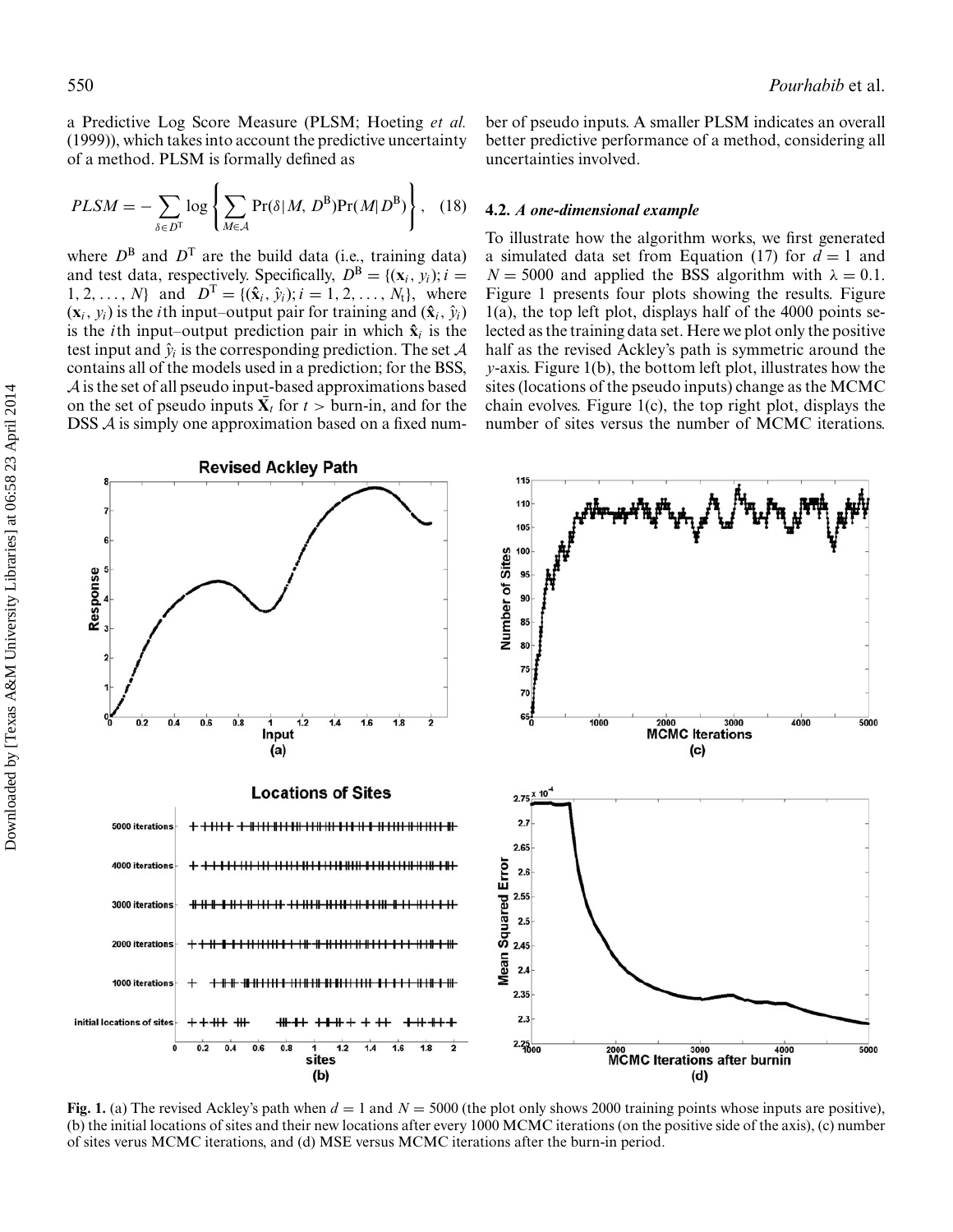## *Bayesian site selection* 551

Considering the plots in Figs. 1(b) and 1(c), one can observe how the number and locations of sites change; during the first 1000 iterations, the number of sites increases to around 110. After that, the number of sites oscillates around 110, and the locations change as a combined result of the birth, death, and exchange operations. Although the plot indicates that the number of sites at a given iteration might be the same as that of a few iterations before, the locations of sites are not necessarily the same. The last plot, Fig. 1(d), displays how the MSE changes after the 1000 burn-in iterations. Initially, we observe a significant reduction in MSE and, then the decrease levels off. This example provides insights regarding how the BSS works: the method is initialized by selecting a number of sites, and through RJMCMC, BSS chooses different sites in terms of both location and quantity. In general, the predictive MSE has a decreasing trend and the number of sites converges toward a specific range, depending on the value of  $\lambda$  used.

#### **4.3.** *Performance comparison*

We first used the simulated data set from the revised Ackley's path in experiments to compare BSS with FGP, TGP, and DSS. The dimension of the revised Ackley's path was fixed at  $d = 10$  but two data set sizes were used:  $N = 1000$  and  $N = 5000$ . These data set sizes are moderate, so that FGP and TGP could handle them. Figure 2 illustrates the results of the proposed method as well as that of the other three methods.



**Fig. 2.** Top: the results of BSS comparing with DSS, FGP, and TGP for the revised Ackley's path with *d* = 10 and *N* = 1000. In the left-hand-side plot, the number of initial sites for BSS and the (fixed) number of sites for DSS are 64, and on the right-hand side they are 128. Bottom: the results of the BSS comparing with DSS and FGP for the revised Ackley's path with *d* = 10 and *N* = 5000. In the left-hand-side plot, the number of initial sites for BSS and the (fixed) number of sites for DSS are 64, and on the right-hand side they are 128.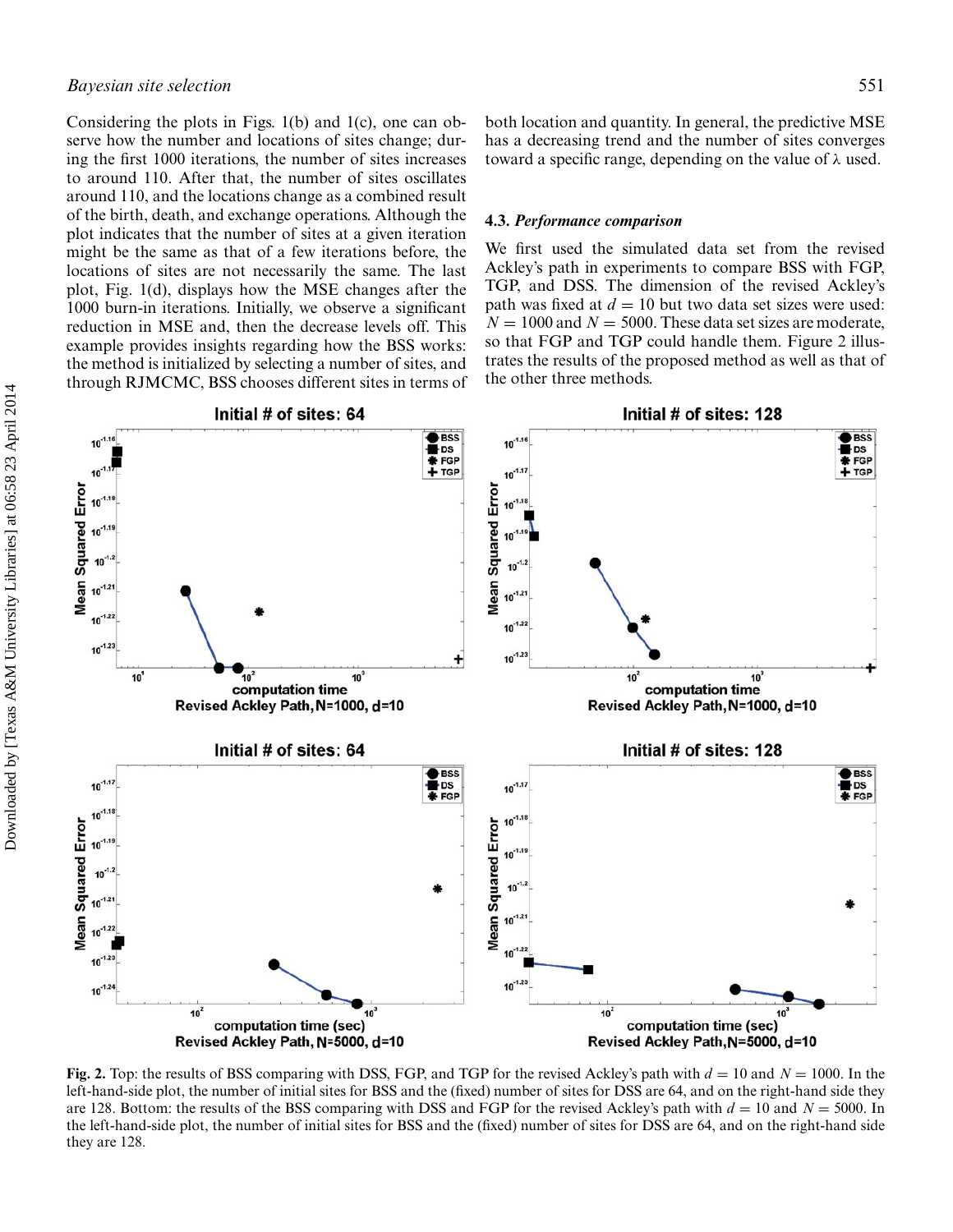**Table 1.** Summary of the results presented in Fig. 2

|                  | $N = 1000, d = 10$        |        | $N = 5000, d = 10$        |        |
|------------------|---------------------------|--------|---------------------------|--------|
| <i>Algorithm</i> | Computation<br>time $(s)$ | MSE    | Computation<br>time $(s)$ | MSE    |
| <b>BSS</b> (64)  | 26.9                      | 0.0617 | 277.1                     | 0.0588 |
|                  | 53.9                      | 0.0581 | 554.1                     | 0.0574 |
|                  | 80.8                      | 0.0581 | 831.1                     | 0.0570 |
| DSS(64)          | 6.4                       | 0.0685 | 14.4                      | 0.0656 |
|                  | 6.3                       | 0.0688 | 15.8                      | 0.0646 |
| <b>BSS</b> (128) | 49.2                      | 0.0633 | 534.3                     | 0.0588 |
|                  | 98.5                      | 0.0603 | 1068.5                    | 0.0585 |
|                  | 147.6                     | 0.0591 | 1602.8                    | 0.0582 |
| <b>DSS</b> (128) | 35.8                      | 0.0597 | 77.6                      | 0.0596 |
|                  | 35.8                      | 0.0599 | 78.2                      | 0.0593 |
| <b>FGP</b>       | 125.2                     | 0.0607 | 2417.5                    | 0.0624 |
| <b>TGP</b>       | 8145.0                    | 0.0585 | N/A                       | N/A    |

For BSS, three MSEs are presented in Fig. 2, each of which corresponds to some pre-determined RJMCMC chain length. As the length of the chain increases, the MSE in general decreases. For DSS, the different results are due to the different initial locations (randomly selected) used in the gradient-based optimization. For TGP, we used the default parameter settings in its R package. The top part of the figure presents the results for  $N = 1000$ . As evident in the figure, BSS produces MSE results close to those of FGP while requiring less computer time. When we allow BSS to spend nearly the same amount of time as FGP, it can produce smaller MSE values. DSS here uses a fixed number of sites, the same as the initial number of sites used in BSS, and then tries to find the optimal locations of those sites. As we see for this case, BSS obviously spends more time but produces more accurate predictions than does DSS. TGP produces very competitive MSE results but takes the longest time. The bottom part of the figure presents the results for  $N = 5000$ , at which data set size TGP takes too long to run, so the figure includes only the results of BSS, DSS, and FGP. The observations made earlier also apply here. In fact, compared with FGP, BSS performs noticeably better in less time. This could be due to the fact that the dimension of the data set  $(d = 10)$  is relatively high, which makes it difficult for FGP to learn the hyperparameters and, consequently, a poor estimate of hyperparameter hinders its performance. A summary of these results is also presented in Table 1.

We also ran an experiment to compare BSS with DSS using the real, generally larger-sized data sets; for the data sets larger than 1000 data points, FGP and TGP were too computationally expensive to run, so that we do not include FGP and TGP in the subsequent comparisons. To reach a more definite conclusion, we ran a five-fold crossvalidation. The five-fold cross-validation provides average MSE/PLSM values as well as their standard deviations from the five trials.

Table 2 presents the MSE results for BSS and DSS when both are applied to the four real data sets. As shown in the table, BSS always produces a smaller average MSE than DSS: on the two spatial data cases the reduction in MSE is impressive, around two-fold smaller than that of DSS; on Sarcos data, BSS provides a remarkable 35% decrease in the average MSE, and on Abalone data, the two methods performed similarly, especially considering the standard deviation of the MSE.

Table 3 shows the PLSMs of the two methods for the data sets used in this article. It is observed that except for the Abalone data set, the BSS has a significantly smaller average PLSM than that of the DSS. Recall that PLSM measures the combined effect from the accuracy of the mean prediction and the predictive variance. Smaller PLSM and MSE values for the Sarcos, TCO, and MOD08-CL data sets are strong indicators that BSS outperforms DSS not only in terms of mean prediction but also with lower overall uncertainty. On Abalone data, the two methods perform similarly: BSS and DSS have almost indistinguishable MSEs but BSS has a slightly worse PLSM.

Admittedly, the improvement in accuracy by BSS comes at the cost of more computation time. The computation times of BSS, however, still reside in a region desirable for practical purposes. For example, BSS produces the results in less than 8 minutes for the Abalone data, 230 minutes for the Sarcos data, and less than 100 minutes for both the MOD08-CL and TCO data sets. Corresponding computation times for DSS are 10 seconds for Abalone, 8 minutes for Sarcos, and around 3 minutes for the MOD08-CL and TCO data sets. Should FGP be applied to a data set of a size similar to TCO, based on extrapolation from FGP's run times for solving smaller data sets, it would take more than 20 days.

## **4.4.** *Sensitivity analysis*

Recall that we embed an optimization procedure within the RJMCMC moves. We ran experiments to investigate how

**Table 2.** Comparing BSS with DSS in terms of MSE. The numbers in the parentheses are standard deviations

| Data set   | Dimension $(d)$ | Number of data points $(N)$ | BSS             | DSS             |
|------------|-----------------|-----------------------------|-----------------|-----------------|
| Abalone    |                 | 4177                        | 4.4081 (0.2018) | 4.4454 (0.2008) |
| Sarcos     |                 | 48 933                      | 0.0558(0.0082)  | 0.0754(0.0059)  |
| MOD08-CL   |                 | 64 800                      | 0.0058(0.0004)  | 0.0147(0.0010)  |
| <b>TCO</b> |                 | 48 3 3 1                    | 197.8 (37.4)    | 337.2 (37.5)    |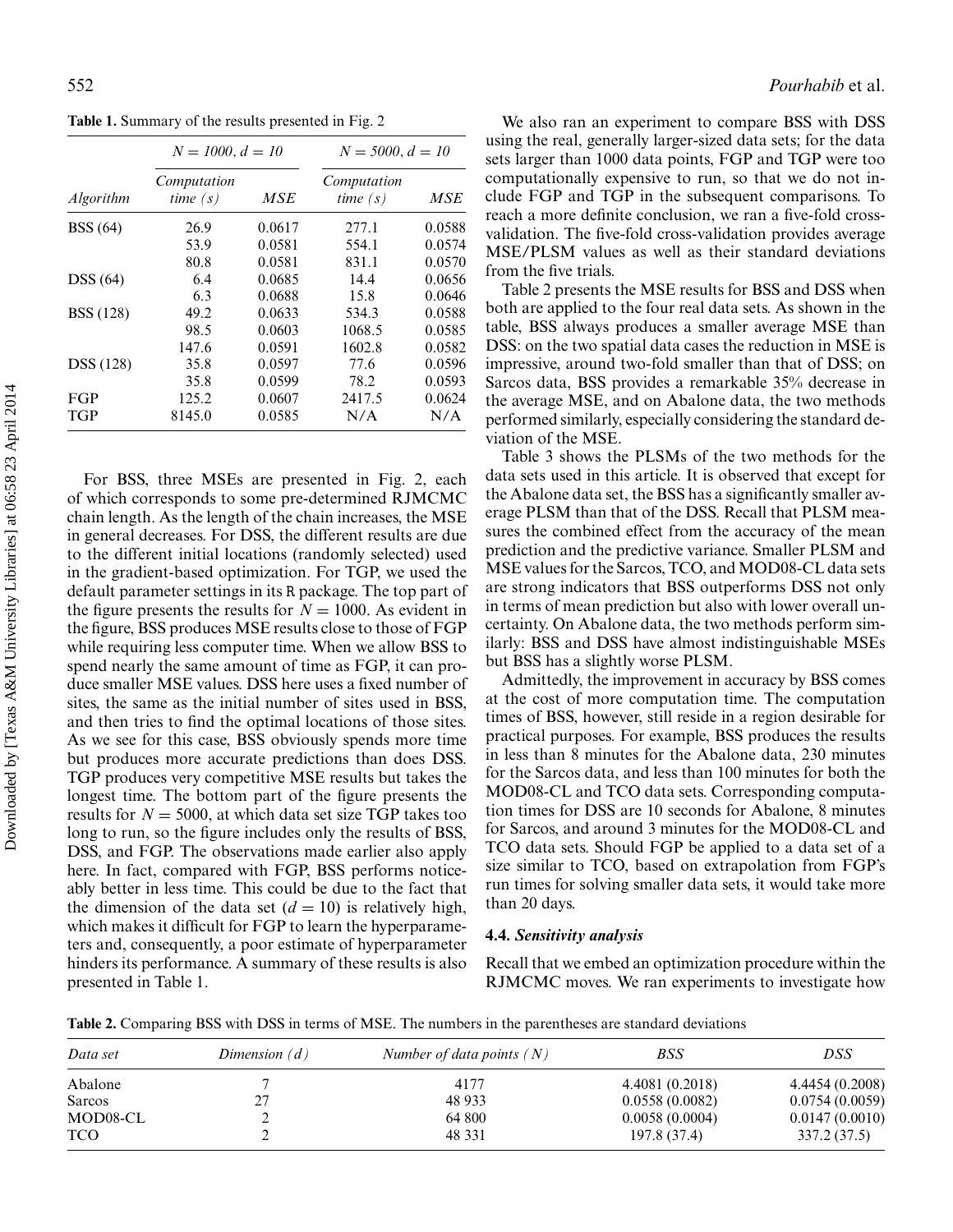**Table 3.** PLSM values for  $M = 32$ , and for BSS, the MCMC chain runs 2000 iterations with 1000 burn-in iterations. The numbers in the parentheses are standard deviations

| Data          | PLSM-BSS           | PLSM-DSS             |
|---------------|--------------------|----------------------|
| Abalone       | 8600.1 (40.13)     | 8461.1 (23.1)        |
| <b>Sarcos</b> | $-7039.3(1155.8)$  | $-2123.2(1007.6)$    |
| MOD08-CL      | $-92458.3(2608.6)$ | $-44$ 563.2 (1793.5) |
| <b>TCO</b>    | 177 695.2 (4112.2) | 206 905.6 (3040.9)   |

the running of the optimization would affect the results of BSS.

There were two parameters involved: one was the number of MCMC iterations between two consecutive optimizations of hyperparameters, which we denoted by  $\kappa$ , and the second parameter, intuitively speaking, concerned how "well" we performed the optimization, which can be characterized by the number of gradient steps used in the optimization procedure. The number of gradient steps was denoted by *l* in DSS; here we adopt the same notation. Using the revised Ackley's path case with  $d = 2$  and  $N = 10000$ , we ran an ANalysis Of VAriance (ANOVA) taking κ and *l* as the factors. The value of  $\kappa$  was chosen from seven levels {1, 5, 10, 25, 50, 75, 100} and *l* was chosen from six levels {10, 20, 40, 100, 150, 200}. Note that in DSS, the number of gradient search iterations was generally fixed around 200. The response values were the MSE value under each combination of factors. The value of  $\lambda$  was randomized so it would not have a significant effect on the responses. We ran three replications in a full factorial design. Table 4 shows the resulting ANOVA table.

The result in Table 4 based on 5000 MCMC iterations. This ANOVA table suggests none of the factors is significant under  $\alpha = 0.05$ . However, among the parameters investigated, the parameter *l* has the smallest *p*-value. Based on other experiments conducted on the same data set, *l* can be found to be significant under  $\alpha = 0.05$  when



**Fig. 3.** (a) MSE versus MCMC iterations (after burn-in period) for different values of κ and *l* for the revised Ackley's path with *d* = 2 and  $N = 10000$ , (b) normalized computation time versus MCMC iterations, and (c) number of sites versus MCMC iterations.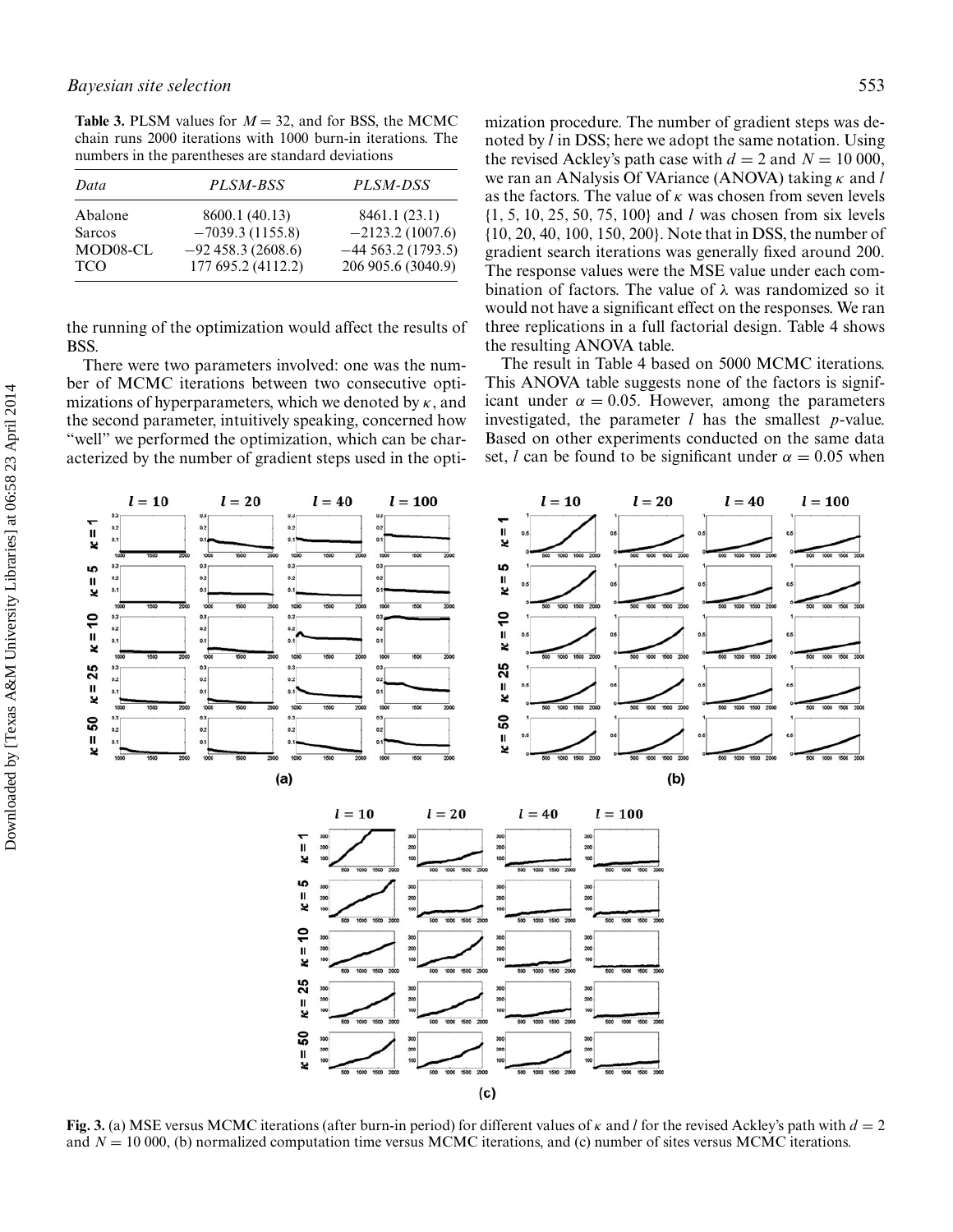**Table 4.** ANOVA analysis for revised Ackley path with  $d = 2$ ,  $N = 10000$  and 5000 MCMC iterations

| <i>Source</i>                      | Sum of<br>squares          | Degrees of<br>freedom | Mean of<br>squares         | F                          | Prob > F                   |
|------------------------------------|----------------------------|-----------------------|----------------------------|----------------------------|----------------------------|
| $\kappa$<br>l<br>$\kappa \times l$ | 0.0046<br>0.0053<br>0.0156 | 6<br>5<br>30          | 0.0008<br>0.0011<br>0.0005 | 0.9850<br>1.3397<br>0.6630 | 0.4350<br>0.2467<br>0.9140 |
| Error<br>Total                     | 0.2963<br>0.3218           | 378<br>419            | 0.0008                     |                            |                            |

shorter MCMC chains are used. We believe that this analysis suggests that if the length of the MCMC chain is long enough, the BSS method becomes less sensitive (or insensitive) to the change in parameters. This conclusion is supported by most of the other data sets we used.

To gain more insight concerning the effect of the parameters, we decided to look further into the behavior of the algorithm for different values of κ and *l*. Figure 3 shows the change in the MSE, the normalized computation time, and the number of sites for different values of  $\kappa$ and *l* as the chain evolves, based on an MCMC chain truncated at 2000 for the revised Ackley's path with  $d = 2$ and  $N = 10$  000. The normalized computation time is the computation time under a combination of  $\kappa$  and *l*, normalized by dividing the longest computation time among all possible  $\kappa$ -*l* combinations.

We would like to make a number of observations about Fig. 3.

- 1. Intuitively people might think that a larger *l* leads to a smaller MSE since a larger *l* means a deeper optimization of **θ** at each iteration. In reality, it turns out that a smaller*l* helps reduce the MSE more. The reason behind this is because a model's MSE depends much more on the number and locations of the sites than the optimization of **θ**. Long iterations in the optimization routine could overfit the data with a smaller number of sites and a refined **θ**, which may very well end up with a higher MSE.
- 2. Given the previous observation, in order to get smaller MSE values, people would understandably use a smaller  $l$  (e.g.,  $l = 10$ ). The other factor to consider is the computation. On the surface, a smaller *l* could mean a fast computation, and pairing with the small *l*, a large κ should be chosen to further reduce the computation. Although the large κ choice is generally correct, a small *l* does not necessarily lead to fast computation. For example, for the combination  $\kappa = 1$  and  $l = 10$  the algorithm has a longer computation time and results in a smaller MSE, compared with  $\kappa = 1$  and  $l = 100$ . The reason is again the number of sites the algorithm chooses, and the computation depends much more on the number of sites than the value of *l*. Generally speaking, a smaller *l* causes the selection of a larger number of sites, leading to a smaller MSE but causing a longer computation.

This can be seen by comparing Figs. 3(b) and 3(c). Our experience indicates that a general practice is to choose a relatively large *l*, say  $l = 40$ , paired with a large  $\kappa$ , say  $\kappa = 25$ , that can arrive at a good compromise between prediction quality and computation expense.

## **5. Conclusions and summary**

This article presents an approximation algorithm to reduce the computation time of GP regression when dealing with large data sets. We tackle the problem by trying to approximate the likelihood function using a set of artificial data points and labeling them as "sites." We devise a BSS method and solve it using the RJMCMC algorithm to simultaneously find the number of sites and their locations. Our method can handle large data sets with general dimensions and outperforms the DSS method, which decides the locations of sites but with the site number fixed *a priori*.

As evident in the case studies presented in Section 4, the proposed BSS method produces similar or even smaller MSE values compared with FGP, while being able to do so faster. It can handle large data sets that FGP is not practically able to handle, while producing MSEs smaller than the DSS method. The computation time related to BSS can be reduced further by reducing the number of MCMC iterations in RJMCMC. Understandably, this may come at the expense of a decrease in prediction accuracy. Our current analysis indicates that with appropriate priors chosen, BSS generally provides a good trade-off between the two conflicting objectives.

There is still room for improvement in the proposed method. One possible improvement, as we mentioned before, is a full Bayesian treatment that updates **θ** at the same time as the site locations  $\bar{x}s$ , as opposed to using the gradient method for **θ** within the RJMCMC iterations. That is to say, in each birth, death, or exchange step, in addition to proposing a value for  $\bar{x}$ , we can also propose a value for **θ** and use the ratio test to either accept or reject it. One issue that we have not yet resolved is what proposal distribution to use. For the typical ones we have tested, they have not worked effectively. That is certainly an issue worthy of continuing efforts of exploration. Another improvement is for BSS to choose the sites from a continuous subspace, as opposed to from a discretized subspace in its current version. We believe that lifting the site selection restriction can particularly help the performance of BSS in the high-dimensional data problems.

## **Funding**

Arash Pourhabib and Yu Ding were supported in part by NSF grants CMMI-0926803 and CMMI-1000088; Yu Ding was also supported by the NSF grant CMMI-0726939; Faming Liang's research was partially supported by NSF grants CMMI-0926803, DMS-1007457,